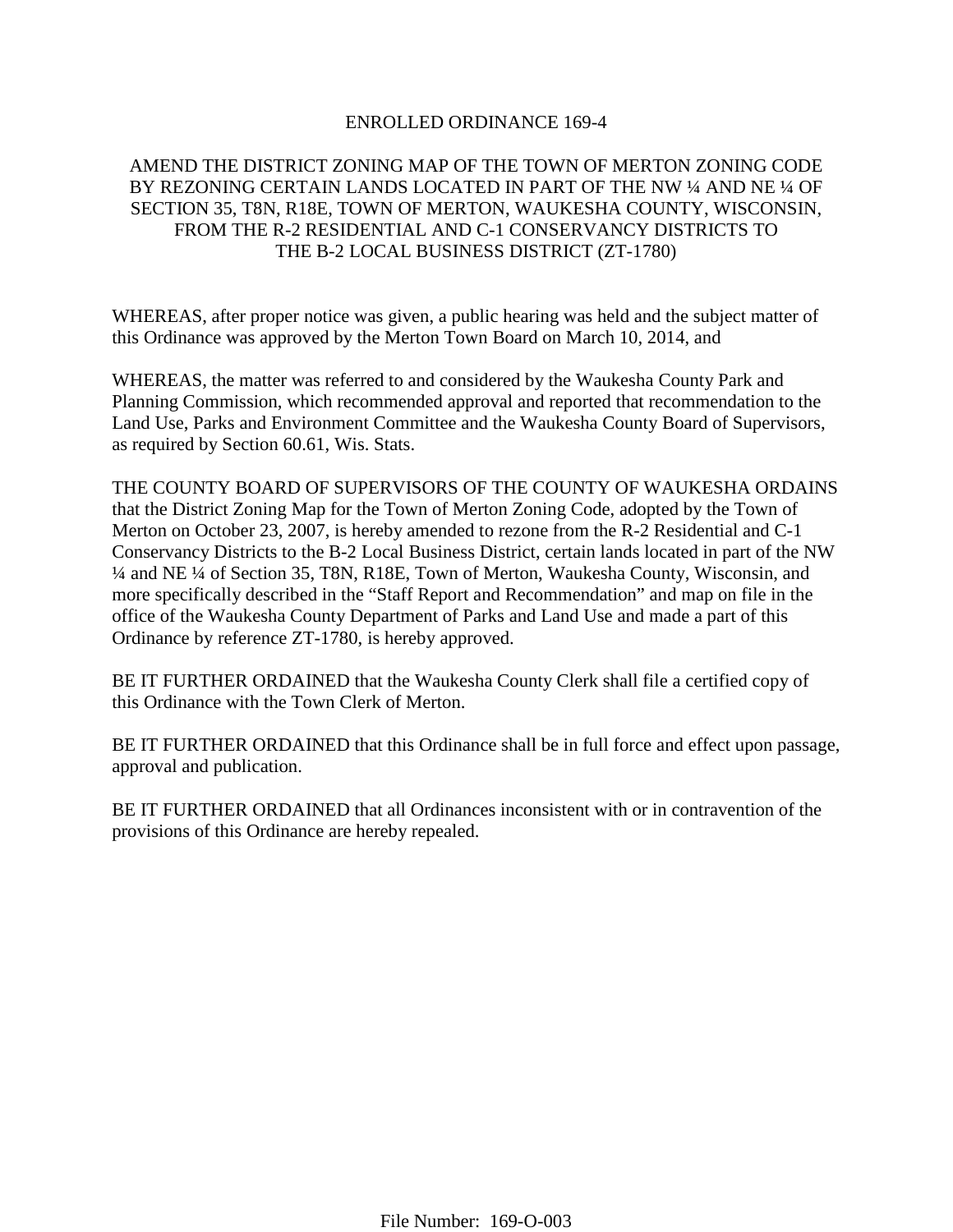AMEND THE DISTRICT ZONING MAP OF THE TOWN OF MERTON ZONING CODE BY REZONING CERTAIN LANDS LOCATED IN PART OF THE NW 1/4 AND NE 1/4 OF SECTION 35, T8N, R18E, TOWN OF MERTON, WAUKESHA COUNTY, WISCONSIN, FROM THE R-2 RESIDENTIAL AND C-1 CONSERVANCY DISTRICTS TO THE B-2 LOCAL BUSINESS DISTRICT (ZT-1780)

Presented by: Land Use, Parks, and Environment Committee

alter L. Kolb. Chair **J**m Batzko al Jennifer A Frant Zeith Hammitt Eric Highum Pauline T. Jaske Dineer Thomas J. Schellinger

The foregoing legislation adopted by the County Board of Supervisors of Waukesha County, Wisconsin, was presented to the County Executive on:

ranch 27/2014 Date:

Kathleen Novack, County Clerk

The foregoing legislation adopted by the County Board of Supervisors of Waukesha County,

| Wisconsin, is hereby: |               |
|-----------------------|---------------|
| Approved:             |               |
| Vetoed:               | Shared Vrchan |
| Date:                 |               |
|                       |               |

Daniel P. Vrakas, County Executive

169-O-003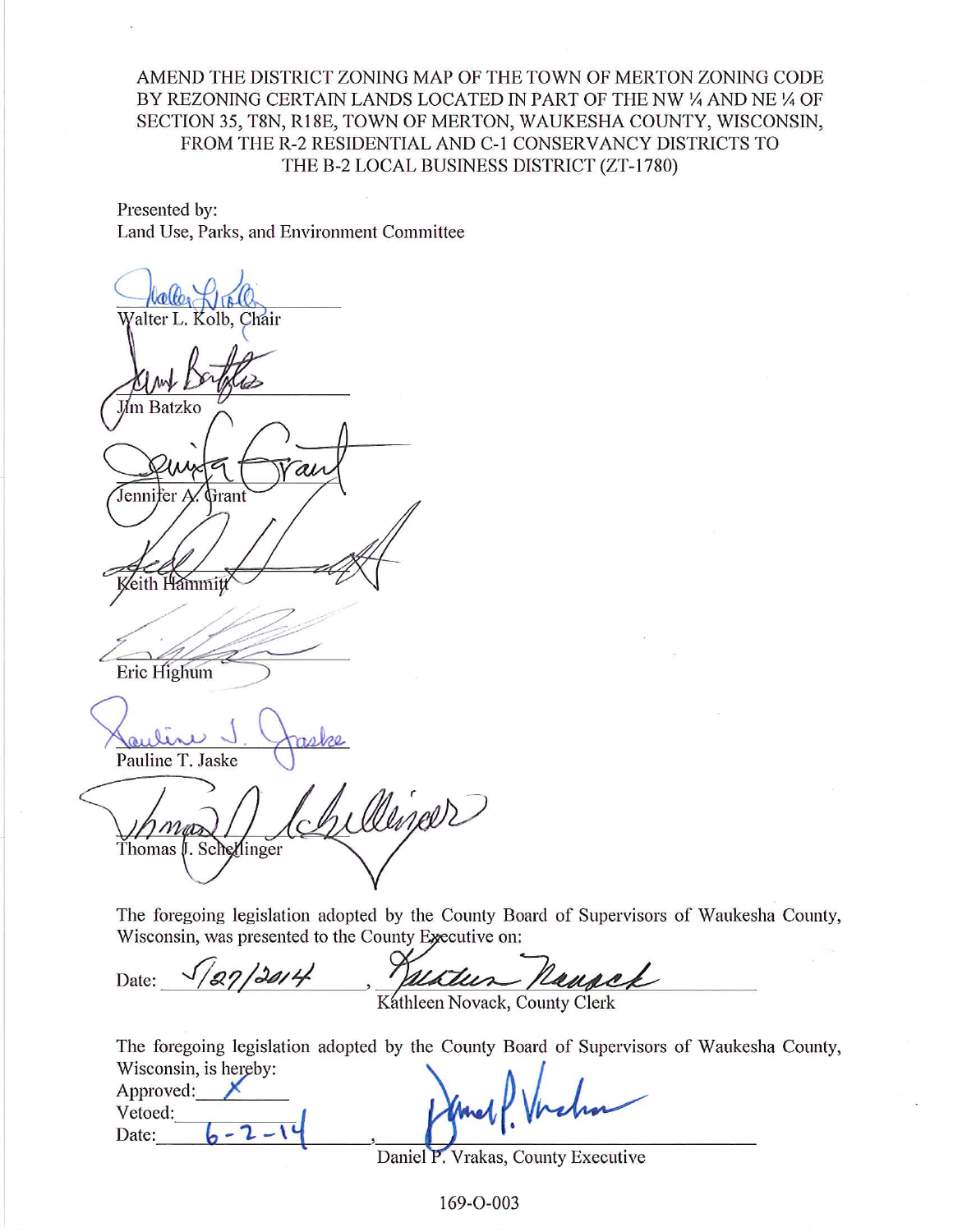# **COMMISSION ACTION**

The Waukesha County Park and Planning Commission, after giving consideration to the subject matter of the Ordinance to amend the Town of Merton Zoning Code, hereby recommends approval of ZT-1780 (Town of Merton Board/James H. Harmann/Mid-City Properties) in accordance with the attached "Staff Report and Recommendation".

# PARK AND PLANNING COMMISSION

April 17, 2014

rn. Robert Peregrine, Chairperson

James Siepmann, Vice Chairperson

Patu Patricia Haukohl

Walter Kolb

Gary Goodchild

William Mitchell

**Fritz Ruf**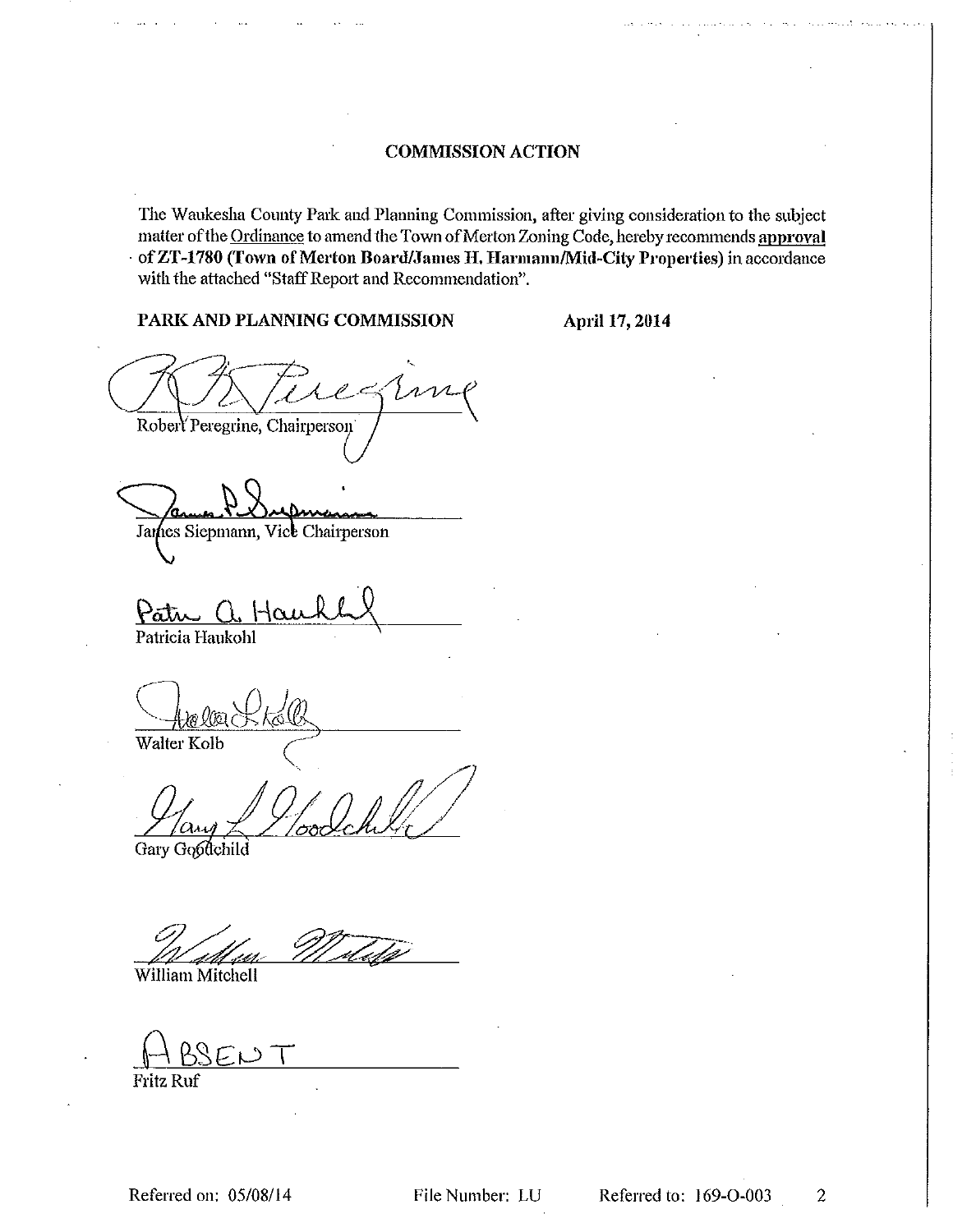# WAUKESHA COUNTY DEPARTMENT OF PARKS AND LAND USE **STAFF REPORT AND RECOMMENDATION** ZONING MAP AMENDMENT

MRTT 0425.983 and MRTT 0425.989

DATE:

April 17, 2014

FILE NO.:

ZT-1780

**TAX KEY NOS.:** 

PETITIONER:

Town of Merton Board W314 N7624 S.T.H. 83 North Lake, WI 53064-0128

**OWNERS:** 

James H. Harmann W320 N9189 S.T.H. 83 Hartland, WI 53029

Mid-City Properties, LLC N68 W34240 C.T.H. "K" Oconomowoc, WI 53066

## **LOCATION:**

Part of the NW 1/4 and the NE 1/4 of Section 35, T8N, R18E, Town of Merton. More specifically the properties are located at N55 W29519 C.T.H. "K" and N55 W29151 C.T.H. "K, to the west of the intersection of C.T.H. "KC" (Merton Avenue) and C.T.H. "K" (Lisbon Road).

## PRESENT ZONING CLASSIFICATION:

R-2 Residential, B-2 Local Business and C-1 Conservancy Districts.

#### PRESENT LAND USE:

Landscape contractor yard (west parcel), commercial (east parcel).

#### PROPOSED ZONING:

B-2 Local Business District (Town). County shoreland zoning designation of B-2 to remain unchanged.

#### PROPOSED LAND USE:

Continuation of commercial uses on both parcels with anticipated future abandonment of the contractor's yard and possible expansion of Mid-City Sports business to both parcels.

## PUBLIC HEARING DATE:

March 5, 2014.

## **PUBLIC REACTION:**

None.

## TOWN PLAN COMMISSION AND TOWN BOARD ACTION:

On March 5, 2014, the Town Plan Commission recommended approval of the request. On March 10, 2014, the Town Board approved the rezoning request.

## COMPLIANCE WITH THE WAUKESHA COUNTY DEVELOPMENT PLAN AND THE TOWN OF MERTON **LAND USE PLAN:**

The properties were the subject of a 2014 Town and County land use plan amendment. A change to the County plan designation of Commercial and Office Park was approved on April 8, 2014. The proposed rezoning to a commercial zoning category would be consistent with the Commercial and Office Park plan designation.

File Number: LU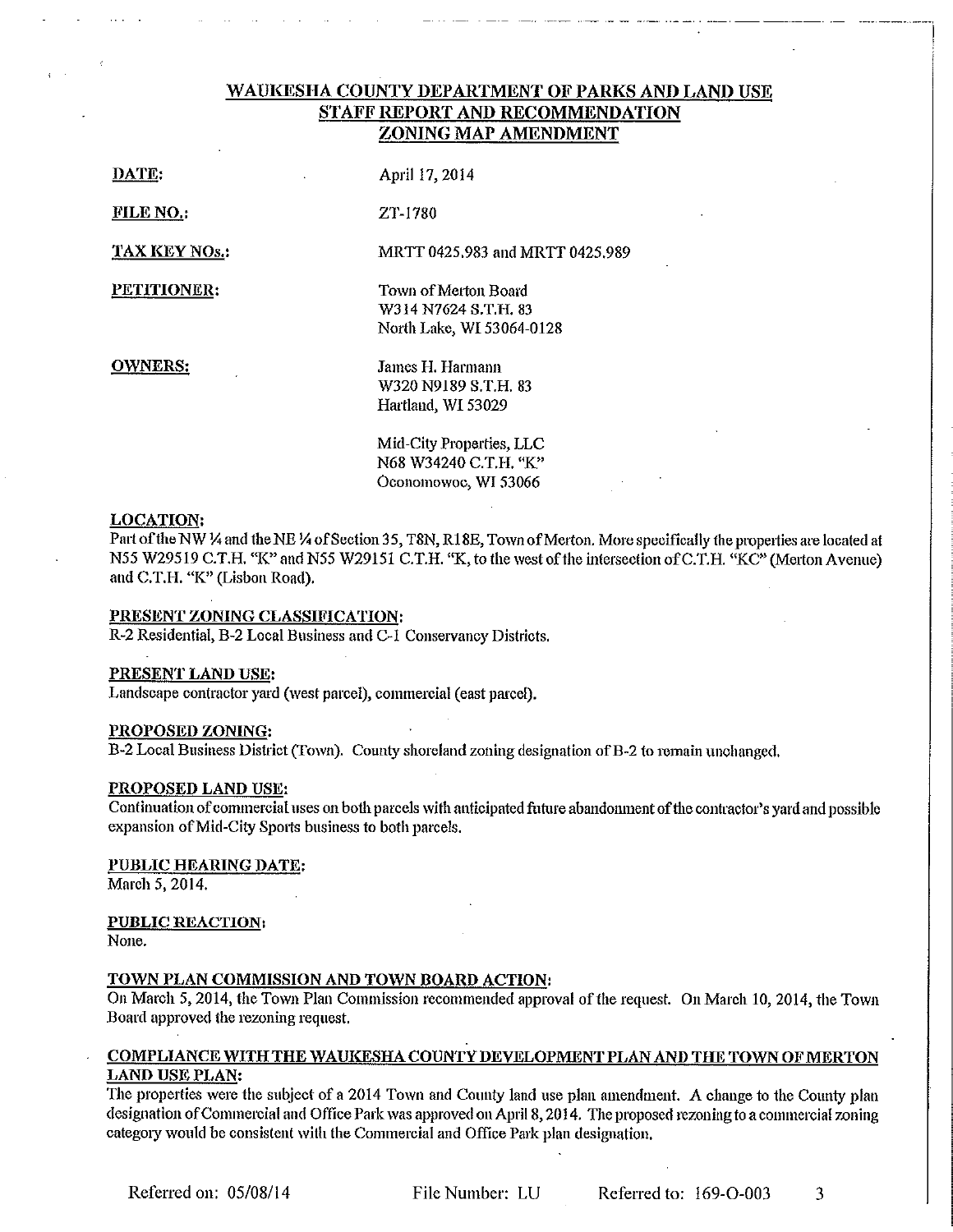# ZT-1780 Harmann Mid-City Properties LLC

## **OTHER CONSIDERATIONS:**

 $\mathbf{s}_i$ 

The subject rezone involves two adjacent parcels (3 acres and 0.72 acres, respectively) that are located at a commercial node just west of Merton Avenue (C.T.H. "KC") and south of Lisbon Road (C.T.H. "K"). There is a gas station to the east, the Village of Hartland Park to the west and residential uses to the south/southeast. The easterly parcel is currently occupied by a sports apparel and sports equipment business, while the westerly parcel houses a landscape contractor.

The Town and County land use plans had split the designation of these properties (commercial on the north side/residential south) until recently when the plan designation was amended to place the properties entirely within the Commercial and Office Park category. The Town zoning map currently shows a large area of the properties zoned C-1 Conservancy District. However, the Town's zoning map is not reflective of the most current wetland and floodplain inventories and is out of date relative to the subject property. The Town has requested that Waukesha County Planning and Zoning Division Staff prepare a comprehensive update to the Town zoning map to update natural resource boundaries townwide and that update process is already underway. The proposal is to rezone the C-1 lands that are erroneously mapped and the R-2 lands in the southeast corner of the properties to the B-2 Local Business District to match the B-2 zoning that already applies to the north part of the site (see map).

The Town has indicated that Mid-City Sports apparel/equipment business would like to expand its operations to the west parcel in the future. The landscaping contractor that occupies the west parcel plans to get out of that business within the next several years and the subject request would allow for the future Mid-City Sports business expansion to occur.

Both parcels abut a number of residential properties that are located to the east along Merton Ayenue, and Staff believes that is the reason that the Development Plan had split the land use plan and zoning designations such that the south acreage was planned and zoned residential. However, actual use of the subject site has been commercial for many years. The owners of the west property noted at the public hearing for the related plan amendment that their site is considerably lower in elevation than the residential properties to the east. Topographic mapping indicates that the contractor's building is approximately 15' lower than the adjacent yards to the east. Consideration of neighboring residential properties will need to be given in analyzing any future business expansion plans that might materialize as part of future Site Plan requests.

#### **STAFF RECOMMENDATION:**

The Planning and Zoning Division Staff recommends approval of the rezoning request. A commercial zoning designation will recognize the existing commercial use of the west property and will allow for a possible future expansion of the business on the east property. The zoning change will also appropriately remove the C-1 designation from the lands as there are no mapped wetlands or floodplain areas on the property, pursuant to the most current natural resource inventories.

Respectfully submitted,

Jason Fruth

Jason Fruth Planning and Zoning Manager

Attachments: Map, Town Ordinance

N:\PRKANDLU\Planning and Zoning\Rezones\Staff Reports\1780 Harmann Mid City Properties mrt.doc

File Number: LU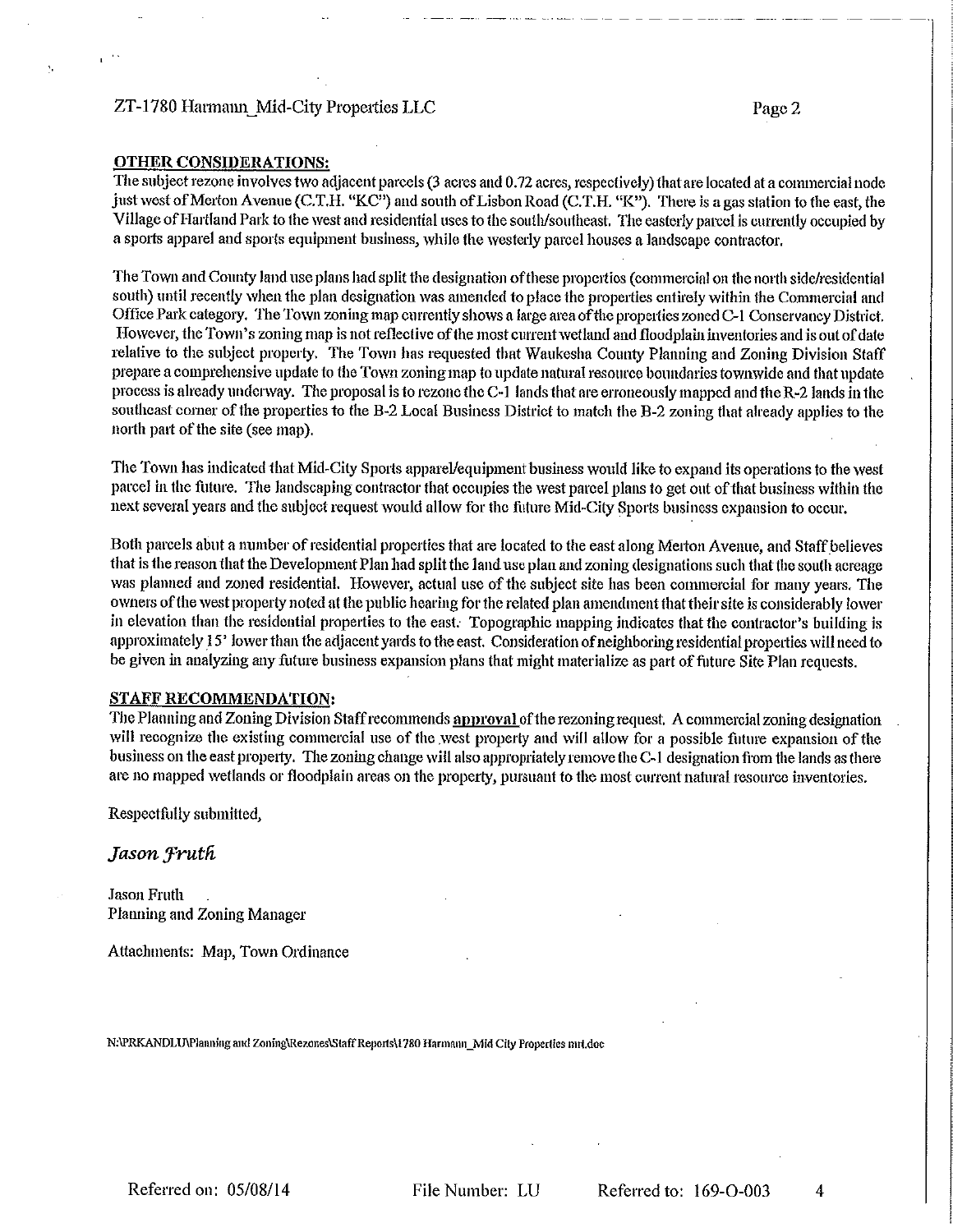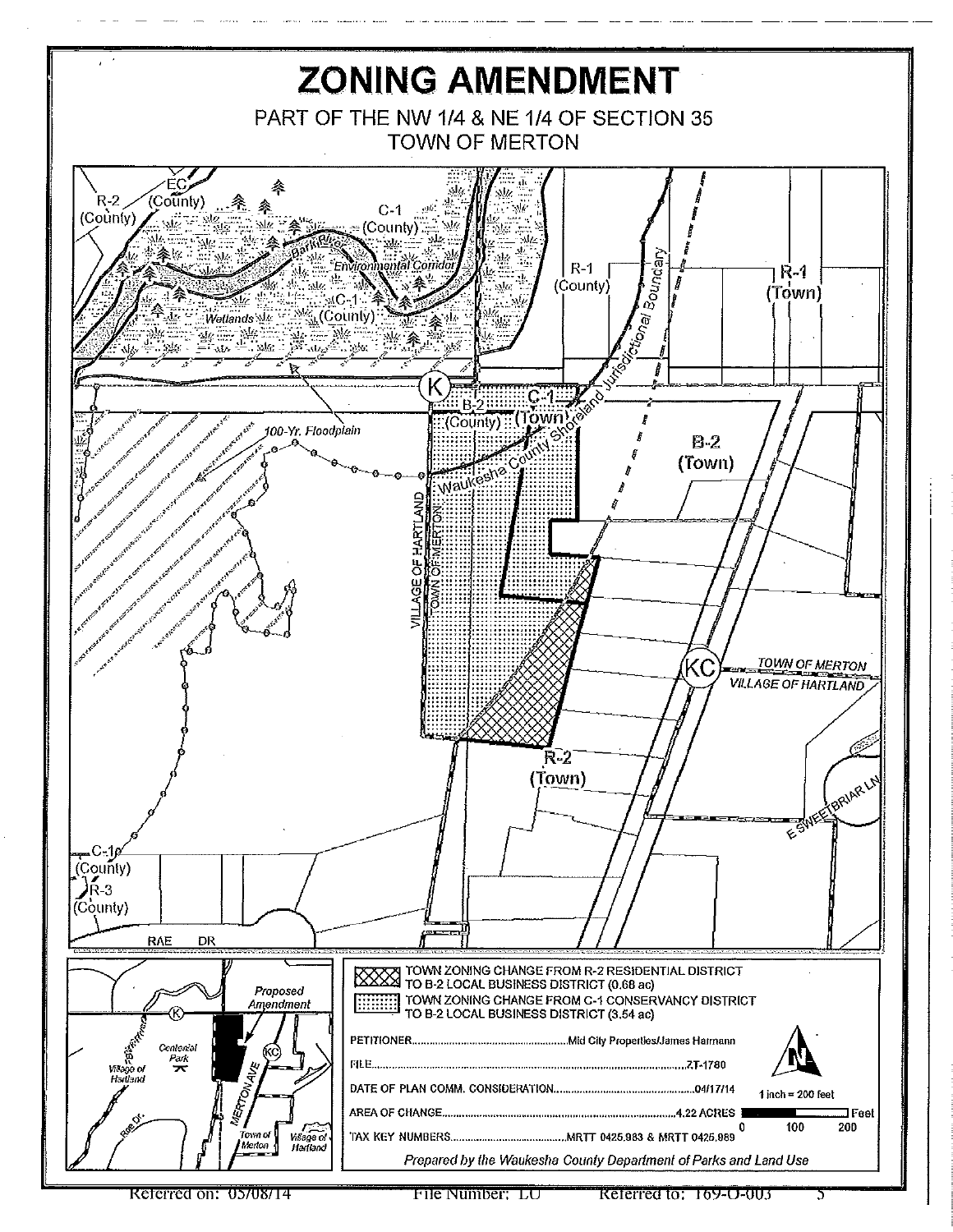AN ORDINANCE TO AMEND THE BOUNDARIES OF THE B-2 LOCAL. BUSINESS DISTRICT AS SHOWN ON THE DISTRICT MAP, TOWN OF MERTON WAUKESHA COUNTY, WISCONSIN (JAMES H. HARMANN AND MID-CITY PROPERTIES, LLC, PROPERTY)

The Town Board of Supervisors of the Town of Merton, Waukesha County, Wisconsin, do ordain as follows:

SECTION 1. The District Zoning Map of the Town of Merton, Wisconsin, dated April 9, 1974, as revised, and notations and references thereon, is hereby amended to transfer the following described lands from R-2 Residential District, B-2 Local Business District, and C-1 Conservancy District to B-2 Local Business District:

SEE ATTACHED PROPERTY DESCRIPTION

SECTION 2. EFFECTIVE DATE. This ordinance shall take effect upon passage, posting and publication as required by law, and the final effective date being the date of Waukesha County Board approval.

 $\ddot{\cdot}$ 

DATED: March 10, 2014

TOWN OF MERTON By: Richard Morris, Chairman

**ATTEST:** 

Susan J. Oman, Clerk

 $3 - 10 - 14$ Date Adopted: Date Published:  $3 - 30 - 14$  $3 - 20 - 14$ **Effective Date:** 

6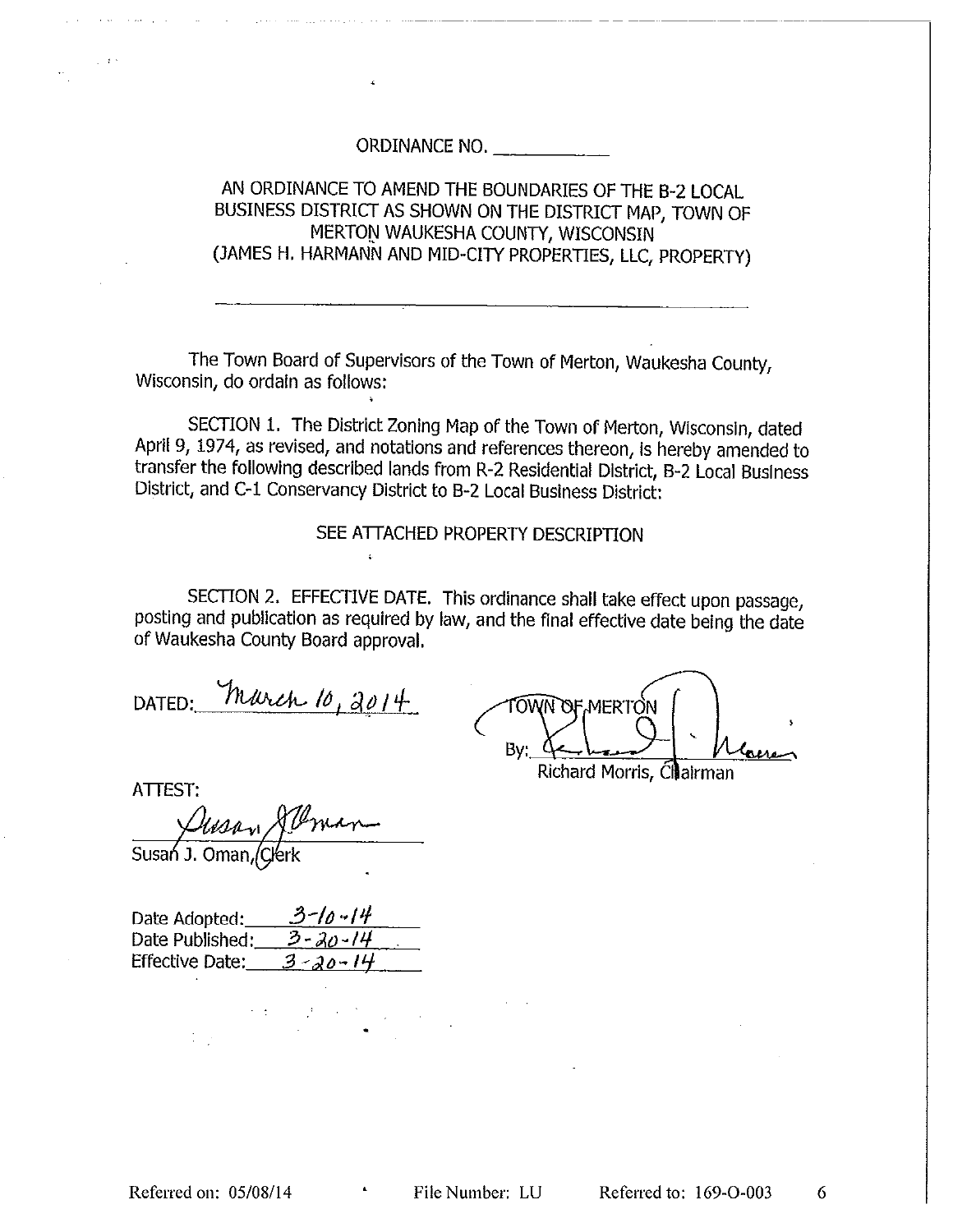

Referred on: 05/08/14

 $\overline{7}$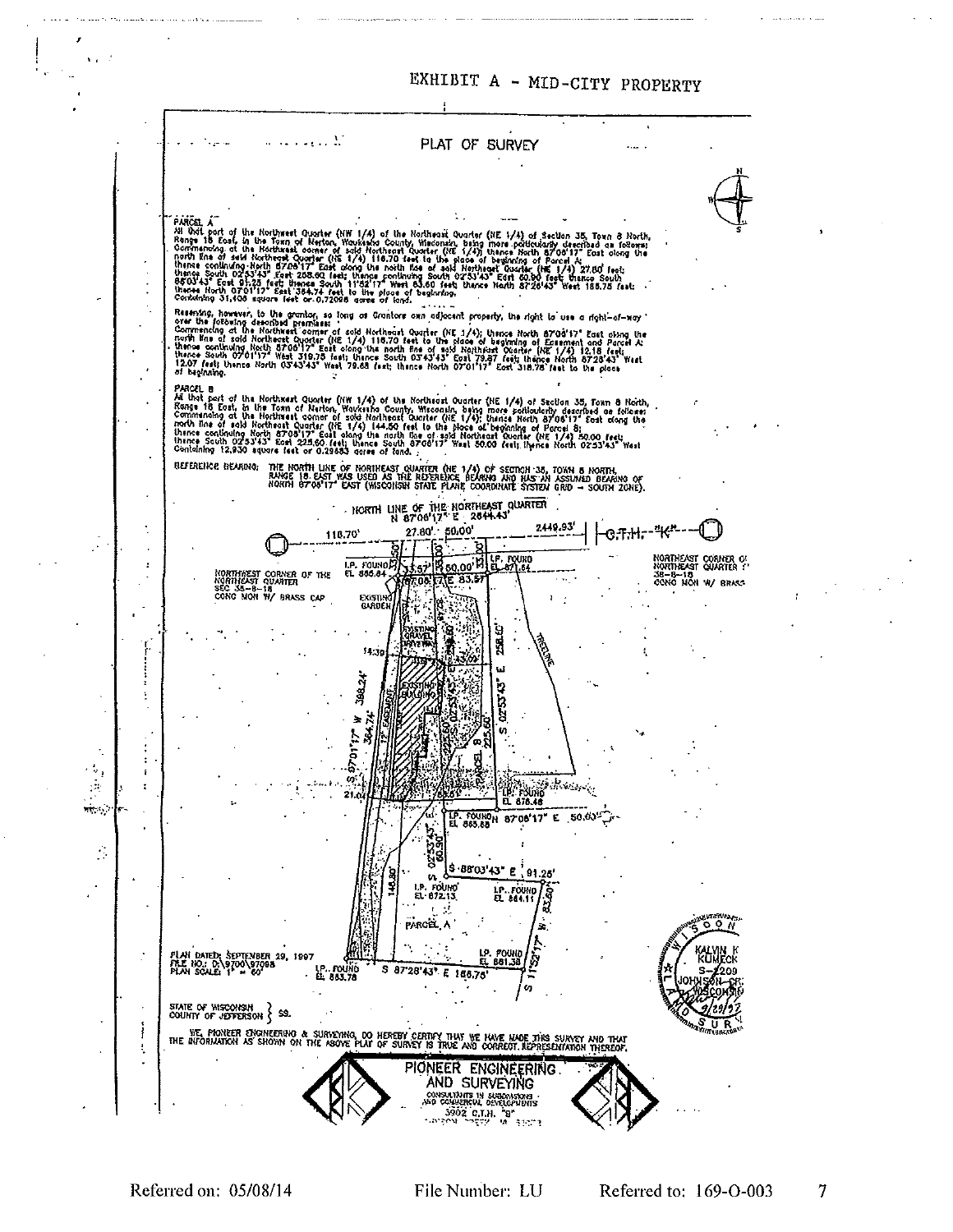

EXHIBIT A - JAMES HARMANN PROPERTY

File Number: LU

 $\infty$ Referred to: 169-O-003